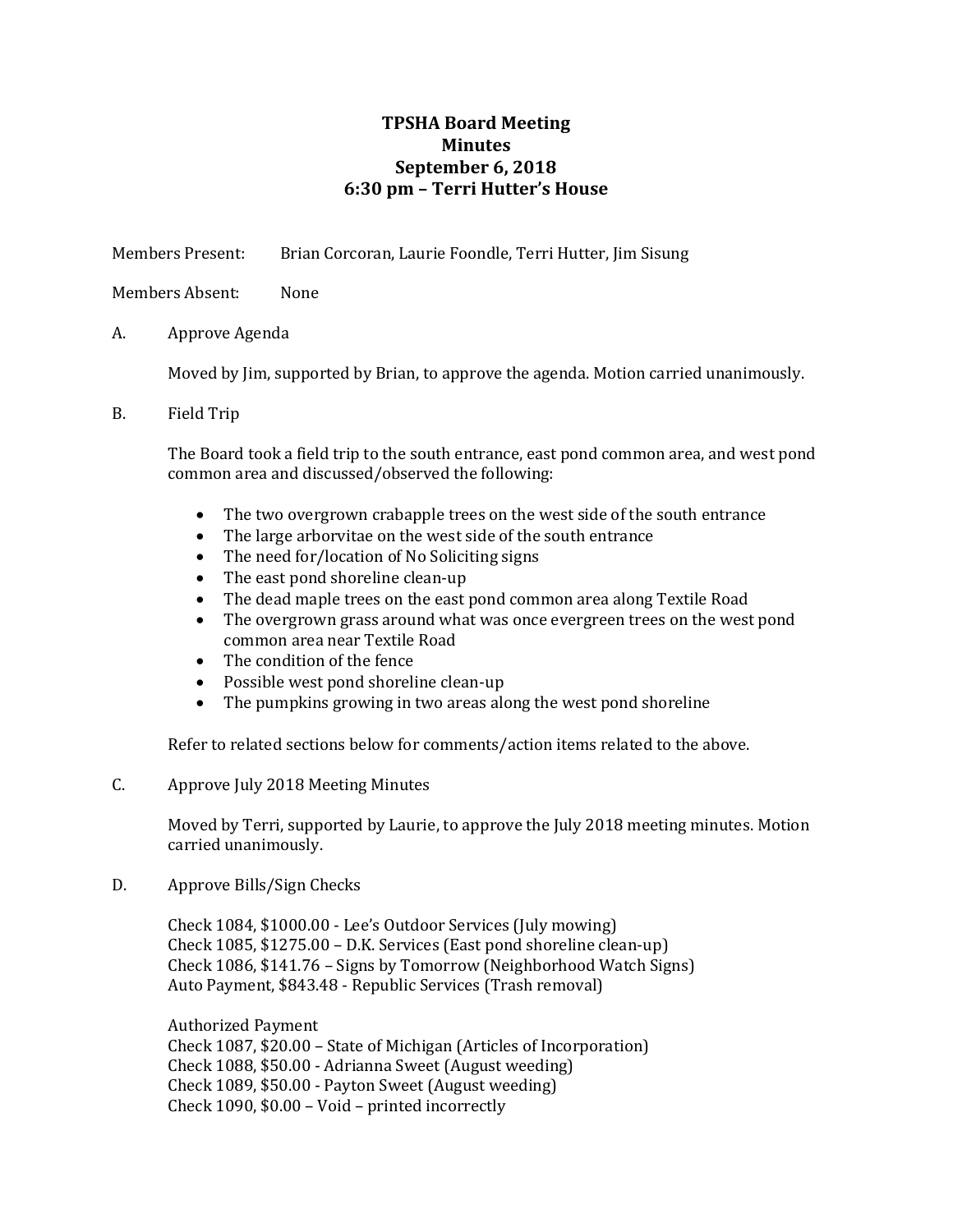Check 1091, \$80.00 - Terri Hutter (June bookkeeping) Check 1092, \$493.00 – Ed Grant (Flowers, fertilizer, gas for flower box maintenance) Check 1093, \$1400.00 - Lee's Outdoor Services (August mowing) Check 1094, \$260.75 – Brian Corcoran (\$242.11 Tent deposit, \$18.64 Cement caulk & sealer)

Moved by Terri, supported by Jim, to approve the bills. Motion carried unanimously.

E. Review 2018 Budget, Financial Statements

The financial statements were reviewed. Expenses are tracking as expected.

Terri asked for and was given permission to make the 4th quarter road fund deposit immediately following the meeting so the funds can start earning interest.

BofI Federal Bank is being renamed Axos Bank effective October 1, 2018.

#### F. Old Business

1. Delinquent Homeowners – Status

None.

2. Potential Dues Increase – Update

It is the Board's intent to hire out Spring Clean-Up beginning in 2019. A \$10/quarter/homeowner dues increase would result in \$2240 in Grounds Maintenance funds that could be spent on Spring Clean-Up.

| 61 homes time \$40/home                      | \$2440 |
|----------------------------------------------|--------|
| Less \$800 of lost Spring Clean-Up donations | -\$800 |
| Plus \$600 normally spent on mulch           | \$600  |
|                                              | \$2240 |

Also, a \$10/quarter/homeowner dues increase would result in a 2019 Grounds Maintenance budget of a little under \$7000.

Based on the preliminary estimates we received for hiring out Spring Clean-Up and on the number of non-Spring Clean-Up projects that need to be done, it was decided that a \$15/quarter increase was needed.

Moved by Terri, supported by Brian, to set the 2019 dues at \$260/homeowner/ quarter. Motion carried unanimously.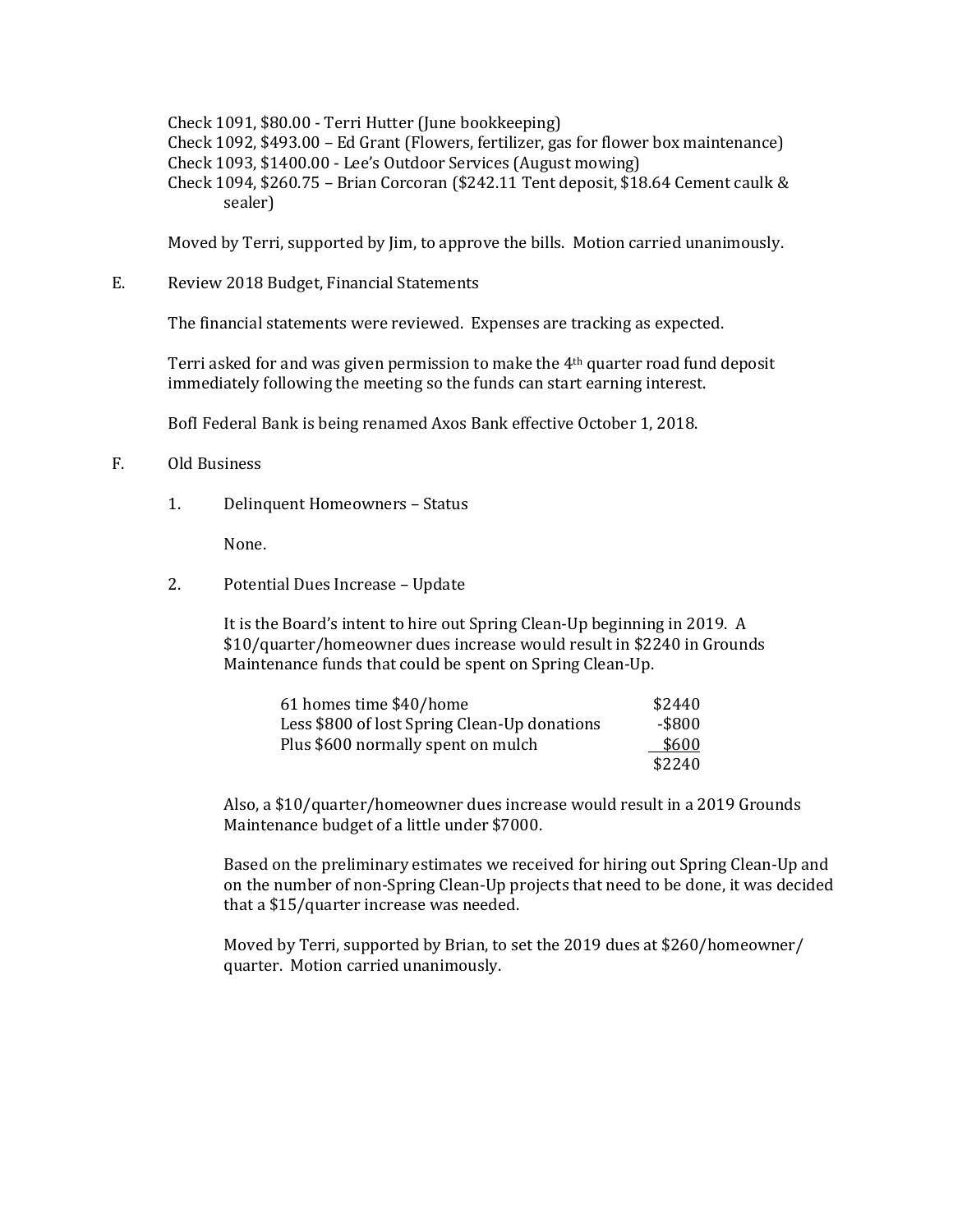3. Speed Bumps

Jim learned that Travis Pointe is managed by EPMI. He emailed EPMI for information on the Travis Pointe speed bumps and is awaiting a reply.

4. Neighborhood Watch, No Soliciting Signs – Update

The new Neighborhood Watch signs have been installed.

Terri hasn't been able to find matching sign frames for No Soliciting signs. Terri will contact Mike Losey about the small No Soliciting sign in the south entrance flower box. Laurie will search online for small signs.

5. Neighborhood Social – Update

Brian has ordered a tent that will have 6 tables for 8, plus 2 additional tables. The tent will be set up on Friday the 28<sup>th</sup> or Saturday the 29<sup>th</sup>. Everything is falling into place.

### G. New Business

1. TPSHA Correspondence – Homeowner-related Issues

None

2. Agreements – Bookkeeper (Revised) and Information Officer

The Directory tasks were moved from the Bookkeeper agreement to the Information Officer agreement. New agreements were signed with Terri Hutter as the Bookkeeper and Kris Foondle as the Information Officer.

3. West Pond Peninsula Clean-Up

Terri has decided not to ask the Board to clean up any of the overgrown shrubbery on the west pond peninsula. Terri and Dave will pay for the peninsula clean-up they want done.

Terri asked the Board to consider removing vegetation from the west pond shoreline similar to what was done on the east pond shoreline. Brian will contact D.K. Services for quotes to maintain the east and west pond shorelines on an ongoing basis.

Brian will ask Lee's to mow/trim the tall grass that is growing where the evergreen trees once were on the west pond common area near Textile.

- 4. South Entrance Maintenance (Crabapple and Arborvitae Trees)
	- We have received quotes for trimming the two crab apple trees on the west side of the south entrance from: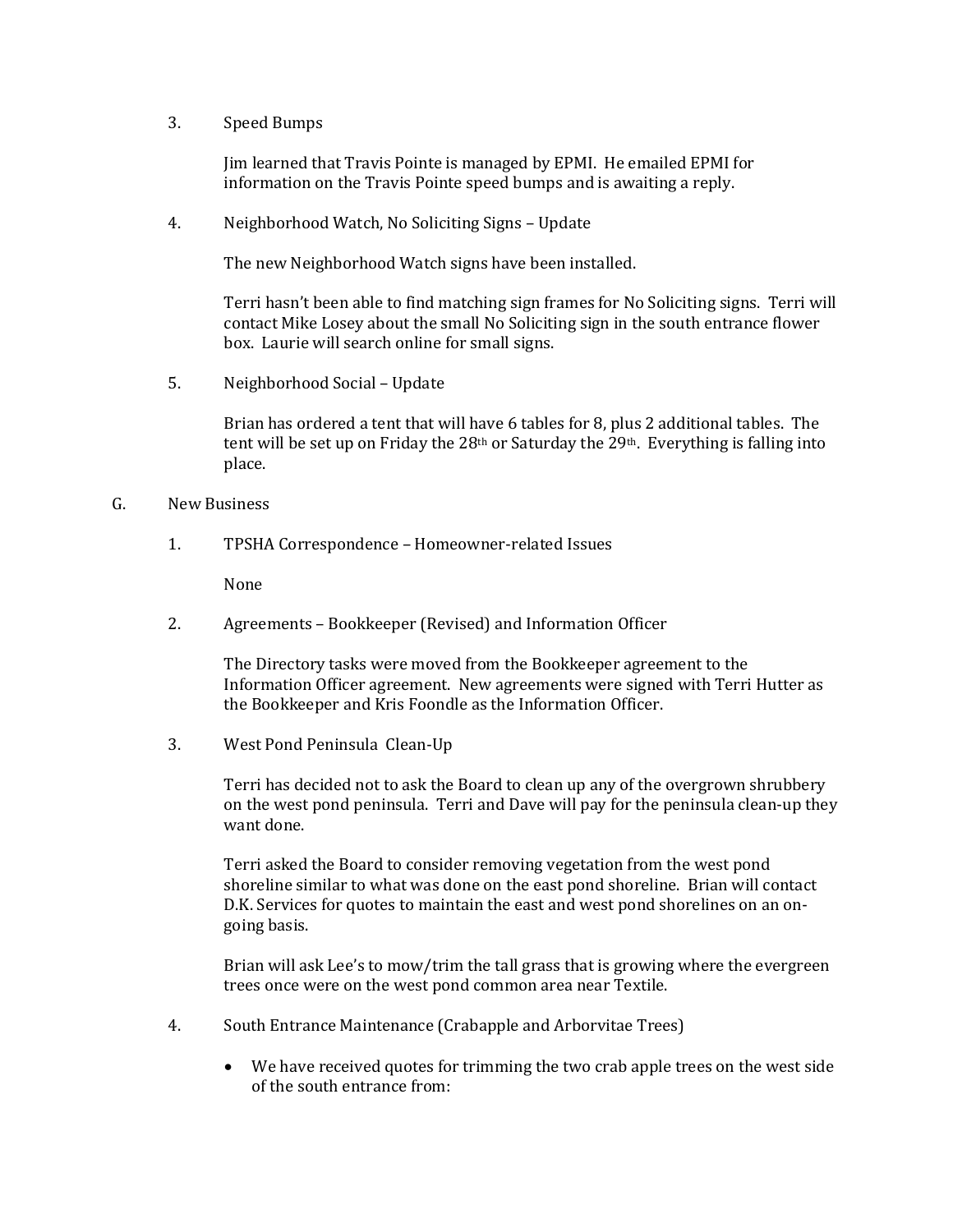- o Guardian Tree Experts for \$400 to prune to a 7-foot clearance over the junipers and prune back from pillars and street 3 feet.
- $\circ$  Underwood Nursery for \$500 to prune the trees back from the street, raise the canopy, and possibly round off the tops and shape the trees. Terri will confirm if the quote includes the rounding off/shaping. If it does, the Board approved using Underwood Nursery.
- Guardian Tree Experts recommended removing the large arborvitae on the west side of the entrance and replacing it with a 6-foot arborvitae for \$550. They said the arborvitae wasn't thick enough to be trimmed. Brian will check with Lodi Nursery to see if the arborvitae can be trimmed and topped off.

### H. Grounds Maintenance

1. East Pond Clean-up – Update

Brian pointed out that the vegetation was already growing back around the east pond shoreline and under the oak tree. Brian will ask Lee's to mow/trim under the oak tree. As mentioned previously, Brian will contact D.K. Services for a quote for on-going maintenance of the shorelines on both ponds.

2. Phragmites Removal (West Pond) – Update

While on our field trip, Terri pointed out that many of the phragmites are growing back. Because we've spent thousands of dollars on this clean-up, Terri asked Brian to ask Blue Water Aquatics about on-going phragmites control.

Brian will also ask Blue Water about the invoice for the pond treatments (done in June and July). We have not yet received an invoice.

3. Inspection of Pillar Caps (Both Entrances) – Update

Brian bought cement caulk and cement water sealer and will be making the repairs.

4. Textile Road Fencing Repair/Replacement

Brian will get quotes for fence repair/replacement.

5. Parcel Box 2P (Broken Key) – Update

A key is broken off in the box 2P lock. Laurie will give Jim the contact information for Pop-A-Lock, and Jim will contact them about a repair.

Jim brought up the fact that the mailboxes need a cleaning. Jim (and all of us) will be on the lookout for window washing services or other cleaning services that might be able to clean them.